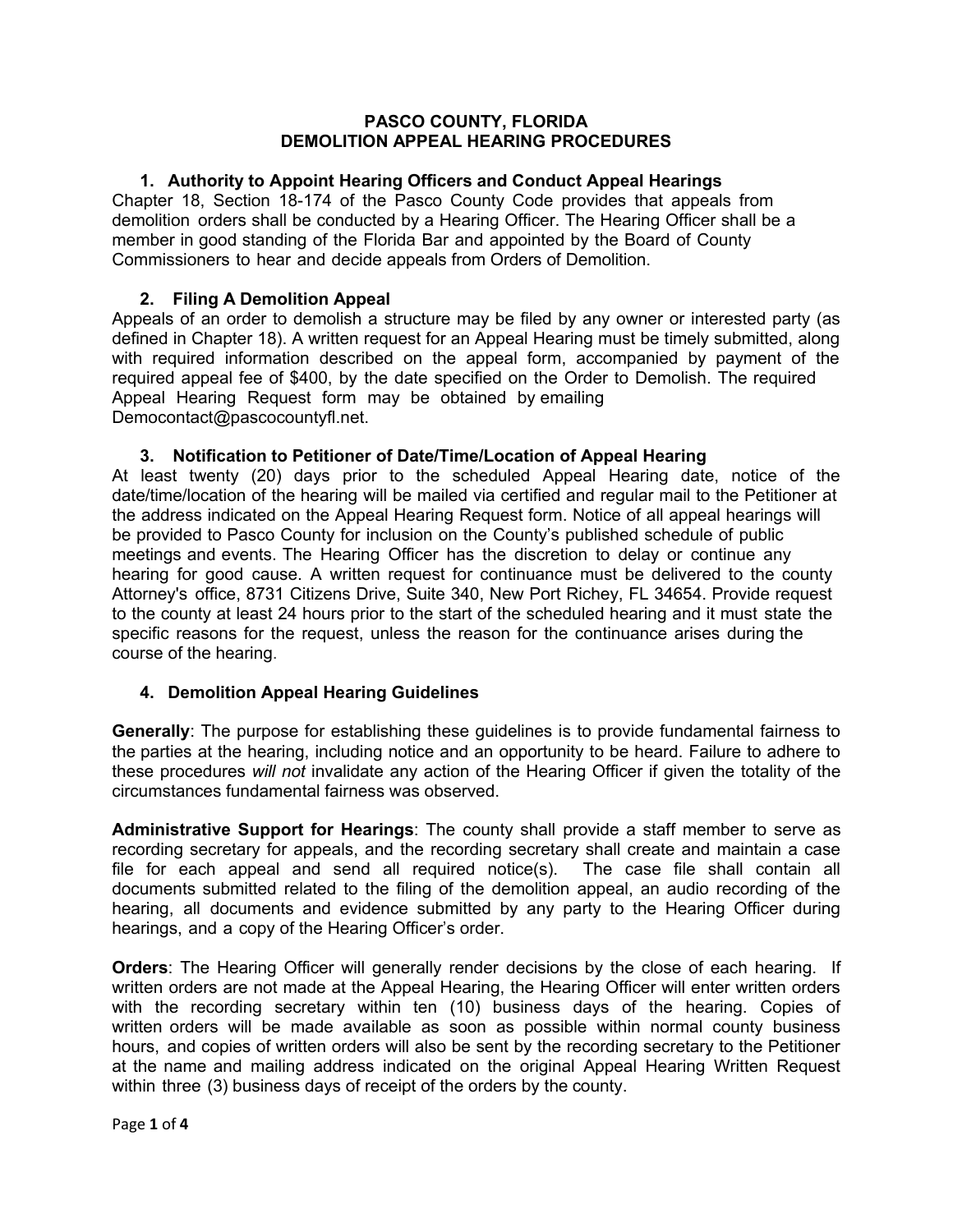**Recording:** Audio recordings and limited written minutes will be recorded by a recording secretary provided by the county. Should any interested party or the county seek to appeal any decision made by the Hearing Officer, the interested party is responsible to make a recording of the proceedings. It is the county's intention to make all of its Appeal Hearing records, including the audio recording, available for public inspection, and to make copies of such records for any person for a fee. However, the county's recording may be inaudible, incomplete, or lost due to recording or storage failures and **therefore, persons wishing to further appeal the Hearing Officer's decision shall ensure that a verbatim record of the** h**earing proceedings is made which includes the testimony and evidence upon which any further appeal might be based (e.g., hire a court reporter). See Fla. R. App. P. 9.200 (requiring appellant to provide transcript by approved court reporter, civil court reporter, or approved transcriptionist, of proceedings for inclusion in record on appeal).** 

**Oath Taken:** Witnesses called by either party or by the Hearing Officer who intend to testify at the hearing must declare that they will testify truthfully by taking an oath or affirmation in the following form: "Do you swear or affirm that the evidence you are about to give will be the truth, the whole truth, and nothing but the truth?" The oath or affirmation will be administered prior to the presentation of testimony and will be administered en masse to those who wish to testify. Persons who have not been previously sworn during the proceeding must be sworn prior to testifying.

**Questioning By Hearing Officer and Ex Parte Communications with Hearing Officer:** At any time during the proceeding, the Hearing Officer may ask questions of the Petitioner, witnesses, and the county's witnesses. The time consumed by Hearing Officer's questions and answers to such questions shall not count against the time frames allowed herein (time allowed described below). The Hearing is open to the public and the general public may attend; however, the general public may not speak unless called as a witness. No person shall engage in ex parte communications with the Hearing Officer concerning any appeal that is pending or likely to come before the Hearing Officer. All communications with the Hearing Officer, except for communications concerning purely procedural matters by the recording secretary and/or county staff, shall be conducted when both parties to a matter are present or have been noticed to be present.

**Order of Presentation and Time Limits:** During hearings all parties will have an opportunity to present evidence and argument, to conduct cross-examination, and submit rebuttal evidence, subject to the following time limitations. Should the Hearing Officer decide to grant additional time or other consideration to one party, the other party should also be provided the same consideration or time.

- County representative presents county's case first.
- Petitioner and their authorized representatives present their case.
- Cross examination is allowed, first by one representative of Pasco County, and then by one representative of the Petitioner. Any appropriate witness may respond to crossexamination.
- Rebuttal is allowed, first by the County and then by the Petitioner.

**Record and Evidence:** Any records submitted as evidence to the Hearing Officer by any party during the course of the Hearing will become part of the evidence file, marked with appropriate exhibit numbers and entered into the case file by the recording secretary. All evidence and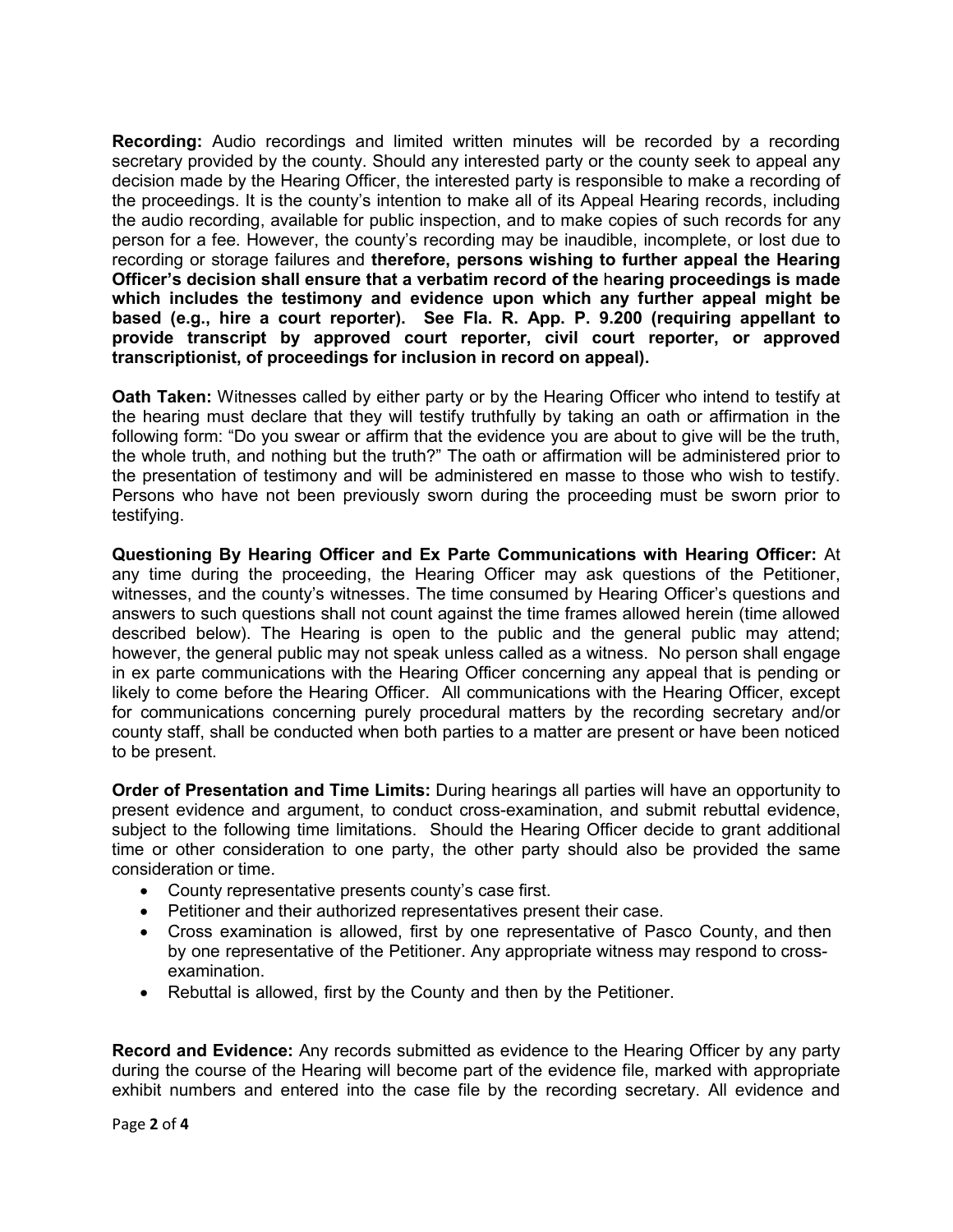records of the proceedings are considered Public Record under Florida Statutes and will be opened and available for inspection and copying upon request by the public. The Petitioner may bring any record evidence and/or witnesses deemed relevant, such as a contractor, engineer, or legal advisor, to help present their case. The county may also be represented by legal counsel, and will also submit evidence during the presentation of its case.

The Hearing Officer may exclude irrelevant, immaterial or unduly repetitious evidence, but all other evidence of the type commonly relied upon by reasonably prudent persons in the conduct of their affairs will be admissible, whether or not the evidence would be admissible in civil court. The Hearing Officer may ask questions and elicit testimony from witnesses. The Hearing Officer may conduct a site visit, and may consider his/her own observations as evidence. Site visits by the Hearing Officer shall be conducted in the presence of both parties, or at a time when both parties have been given notice of the time and location of the site visit. Any part of the evidence may be received in written form, and may be provided to the Hearing Officer in advance of the hearing as long as the opposing party is also provided a copy. Hearsay evidence may be used for the purpose of supplementing or explaining other evidence, but will not be sufficient in itself to support a finding unless it would be admissible over objection in civil actions. Documentary evidence may be received in the form of a copy or excerpt if the original is not readily available. Upon request, parties will be given an opportunity to compare the copy with the original.

The evidence may include, but will not be limited to the following:

- Written explanations from staff
- Written chronology of events prepared by staff
- Affidavits from technical experts and staff
- Building Official's Demolition Determination and supporting documents
- Fire Department Inspection comments or opinions
- Historic Potential Review comments or opinions
- Consulting Engineer's Report and Statement of Credentials
- Building Official's Review and opinion regarding proposed plans to repair/reconstruct/rehab the property
- Notice of Demolition/Order To Demolish
- Appeal Hearing Request form and supporting documentation submitted with form
- Property Appraiser's Records, Tax Collector's Records, Sheriff's Office Records
- Property Information Report
- Official Records Recording of Notice of Intent to Demolish
- Information concerning floodplain management regulations pertaining to property
- Photographs, slides, transparencies, video tapes, plats
- Hearing Officer's own observations during site visit
- Testimony from witnesses

## **5. Hearing Schedules**

Hearings will be scheduled and conducted as needed, but generally will occur monthly. Petitioners shall appear at the scheduled date, time, and location, ready to present their cases. Cases in which the county and Petitioner have reached a stipulated agreement prior to the hearing will be taken up first by the Hearing Officer, and contested hearings will be heard thereafter in the order in which the Hearing Officer prefers to hear them.